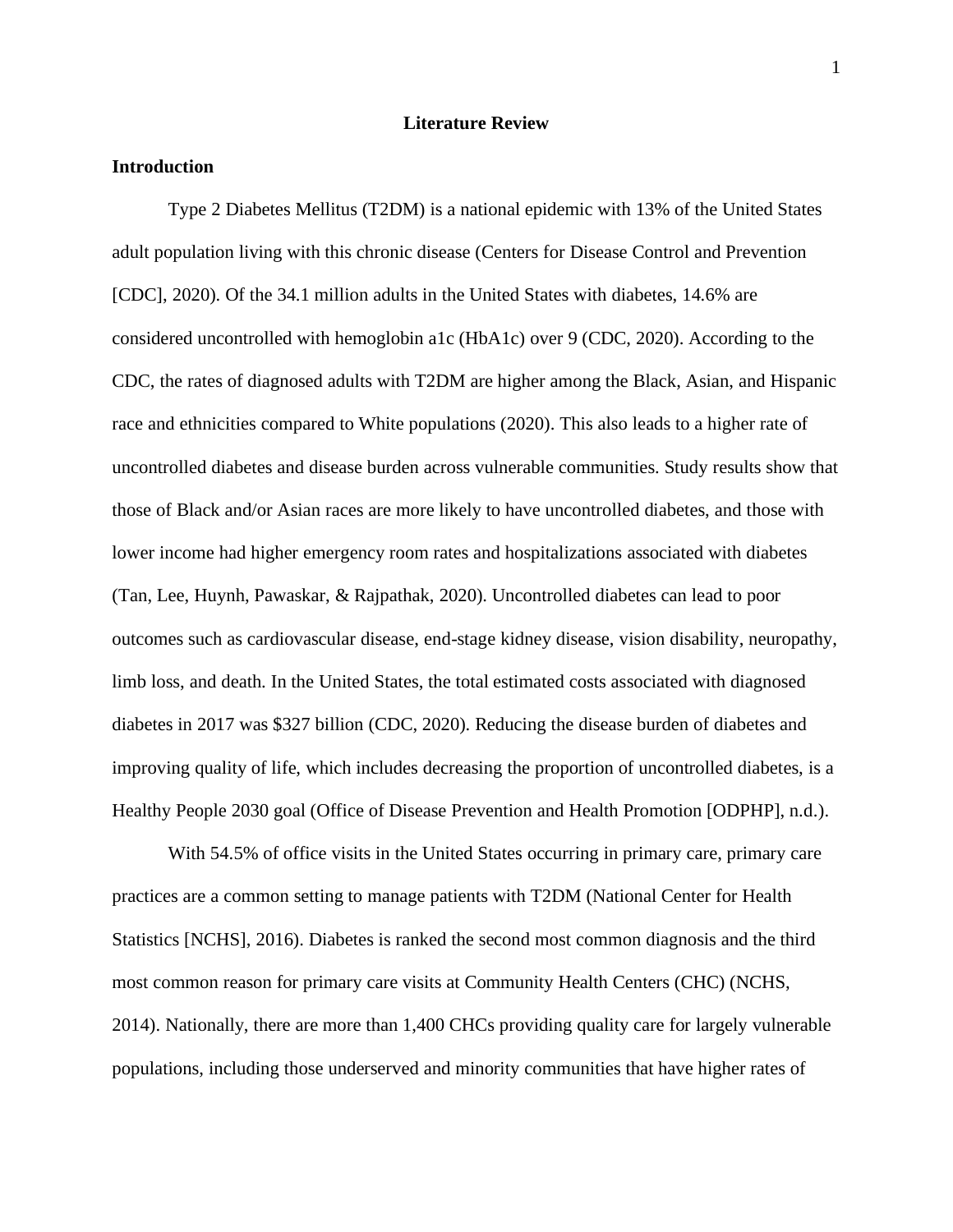uncontrolled T2DM. Several barriers have been identified that may impact the effective management of patients with T2DM including access to care, transportation, housing, insurance, cost of medications, cost of healthy foods, access to safe places to exercise, low literacy, and low health knowledge. Providers also have limitations with the time given for each visit and associated costs of frequent office visits for patients. A multi-pronged and cost-effective approach is necessary to supplement the traditional care of provider visits to better manage patients with T2DM in vulnerable populations, therefore decreasing long-term complications and improving quality of life.

At a Northeast CHC serving over 2,200 adult patients with diabetes, approximately 36% of those patients are uncontrolled with a HbA1c over 9. This is a higher proportion than prior to the COVID-19 pandemic. For 2021, the Health System has a strategic focus to reduce the percentage to 30% or lower for adult patients with diabetes with an HbA1c over 9 across all races and ethnicities. By better utilizing and developing current resources and implementing an evidence-based Community Health Worker (CHW) intervention, there will be a reduction of HbA1c in adult primary care patients with uncontrolled diabetes.

# **Aim**

The aim of this literature review was to examine CHW led interventions for diabetes management in primary care settings and their outcomes to understand whether CHW led interventions for diabetes management are effective in reducing barriers and improving HbA1c levels in adult patients in primary care with uncontrolled diabetes. A secondary aim was to determine which CHW led interventions for diabetes management were most effective to develop a sustainable program in primary care.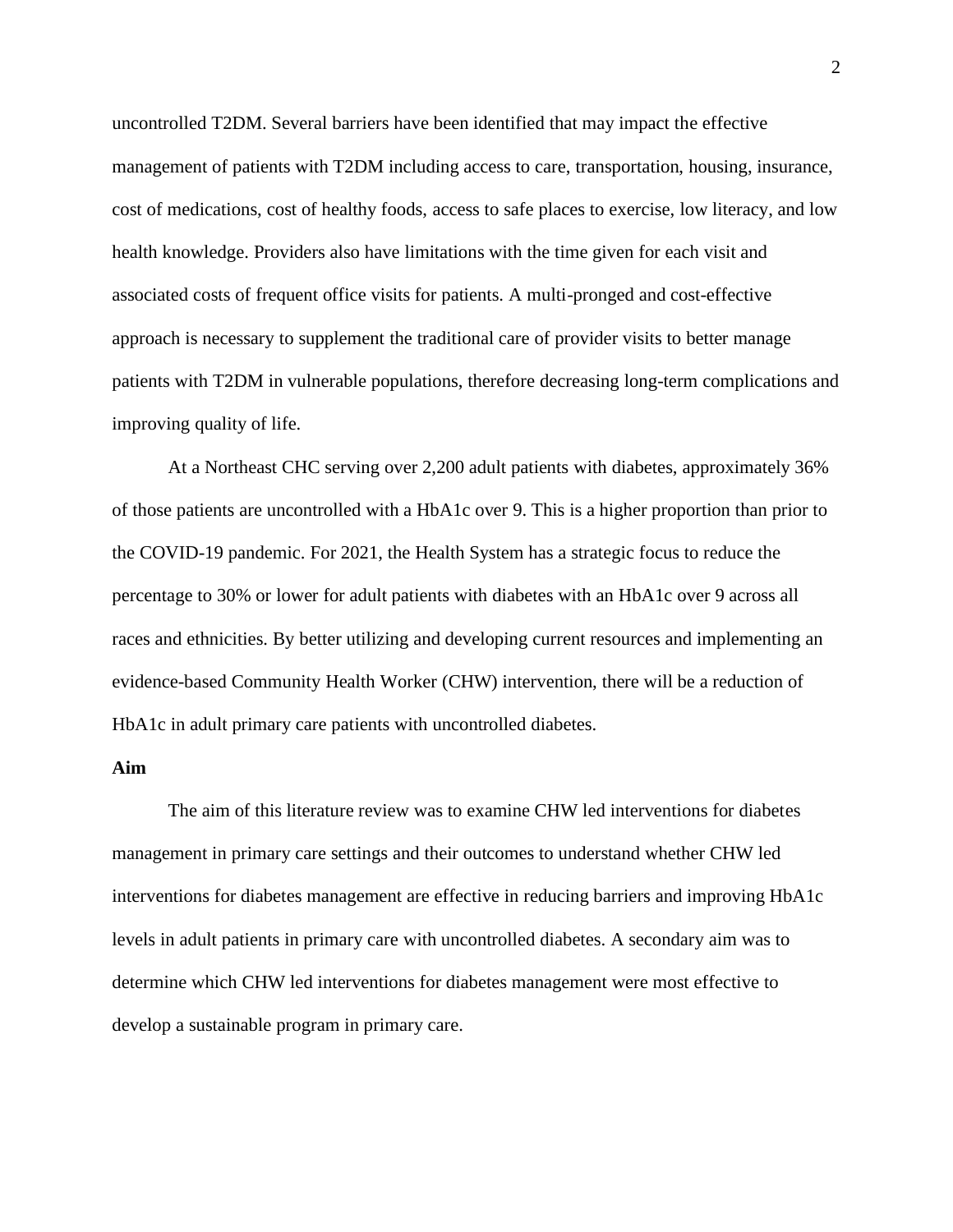### **Search Strategy**

The literature was obtained by searching CINAHL Plus with Full Text, Cochrane Database of Systematic Reviews, and MEDLINE Complete. The inclusion criteria were resources printed in English, full text that was published in the last 10 years, and the studies having human subjects. The content focus was for ambulatory primary care settings with a population of adult T2DM patients. The key words used were T2DM or Diabetes, Diabetic Management, Barriers, Community Health Workers, and Primary Care. Relevant and applicable studies completed outside of the United States were not excluded.

## **Results**

The overall review of the literature was divided with an initial focus on the barriers that exist for providers, healthcare practices, and patients that interfere with diabetes management. Secondly, the search focused on the role and outcomes of CHW in primary care settings. Lastly, there was a focus on CHW led interventions for diabetes management. Without purposefully including it in the search, the search led to a target of racial and ethnic minority, underserved, and vulnerable populations. A total of 23 resources were included and reviewed.

#### *Provider and Practice Barriers to Diabetes Management*

T2DM is a common and complex chronic disease that often goes unmanaged. Identifying common provider and practice barriers are key to implementing successful and effective interventions to improve glycemic control. In a systematic review, researchers found the common theme of time limitations by the provider due to provider shortages leading to a large panel size that limit the provider's attention and overall time per patient visit (Siboungheuang, Olson, & Kittiboonyakun, 2020). With less time that the provider can spend with the patient, there is potential for less attention, education, and management on chronic diseases, like T2DM.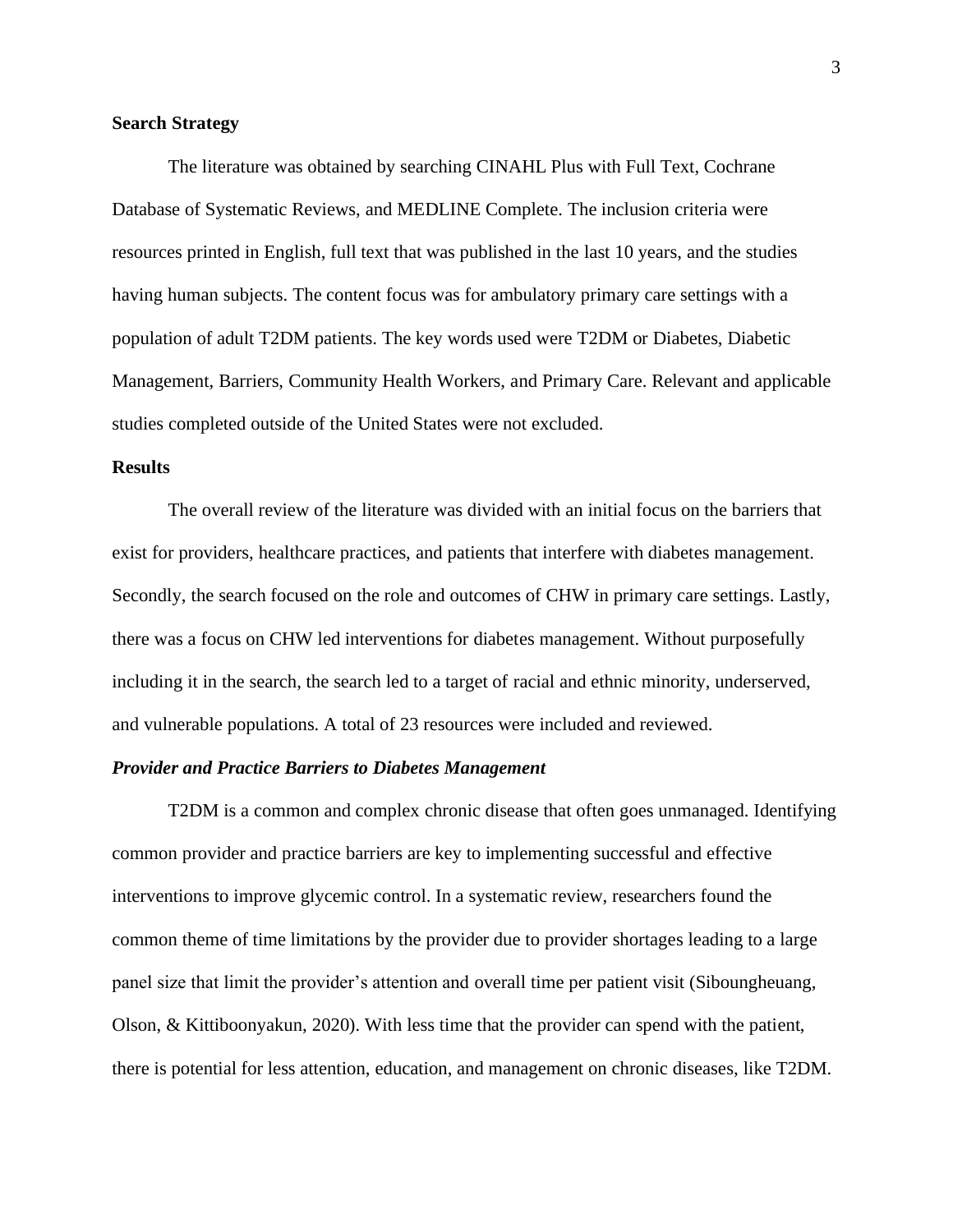An additional limitation identified is the lack of ability to provide telehealth or online services as an alternative to traditional face-to-face care (Siboungheuang et al., 2020). This expansion has occurred temporarily during the COVID-19 pandemic, although the future of permanent telehealth access remains unknown. Telehealth would allow more efficient long-term access to patients when managing chronic diseases as well as decrease barriers to care. Lastly, the competency and knowledge of the provider in their ability to effectively communicate with patients and stay current with the disease, medications, and evidence-based treatment guidelines are other provider-related barriers for patients to achieve glycemic control (Siboungheuang et al., 2020).

Practice-level barriers that were identified include a lack of trained clinical staff that can provide competent diabetes and medication education as well as monitor for medication adherence (Siboungheuang et al., 2020). In addition, a lack of system-level program for case management and support for team collaboration was noted as a limitation (Siboungheuang et al., 2020). Without these alternate resources to supplement the provider visit, there can be a lack of individualized education, medication plans, and visual tools to assist in effective diabetes management (Sibuoungheuang et al., 2020). In primary care diabetes management, there is an even bigger need to focus on chronic disease follow up and a population-based program to identify patients with diabetes needing additional attention (Elliot, Robinson, Sanford, Herrman, & Riesenberg, 2011). Primary care providers recognize the need to teach and encourage selfmanagement, however initiating or coordinating self-management during the traditional office visit and without the right support is problematic, ineffective, and not a good use of resources (Elliot et al., 2011). These barriers create a system-level foundation that can contribute to patients having uncontrolled T2DM aside from patient driven factors.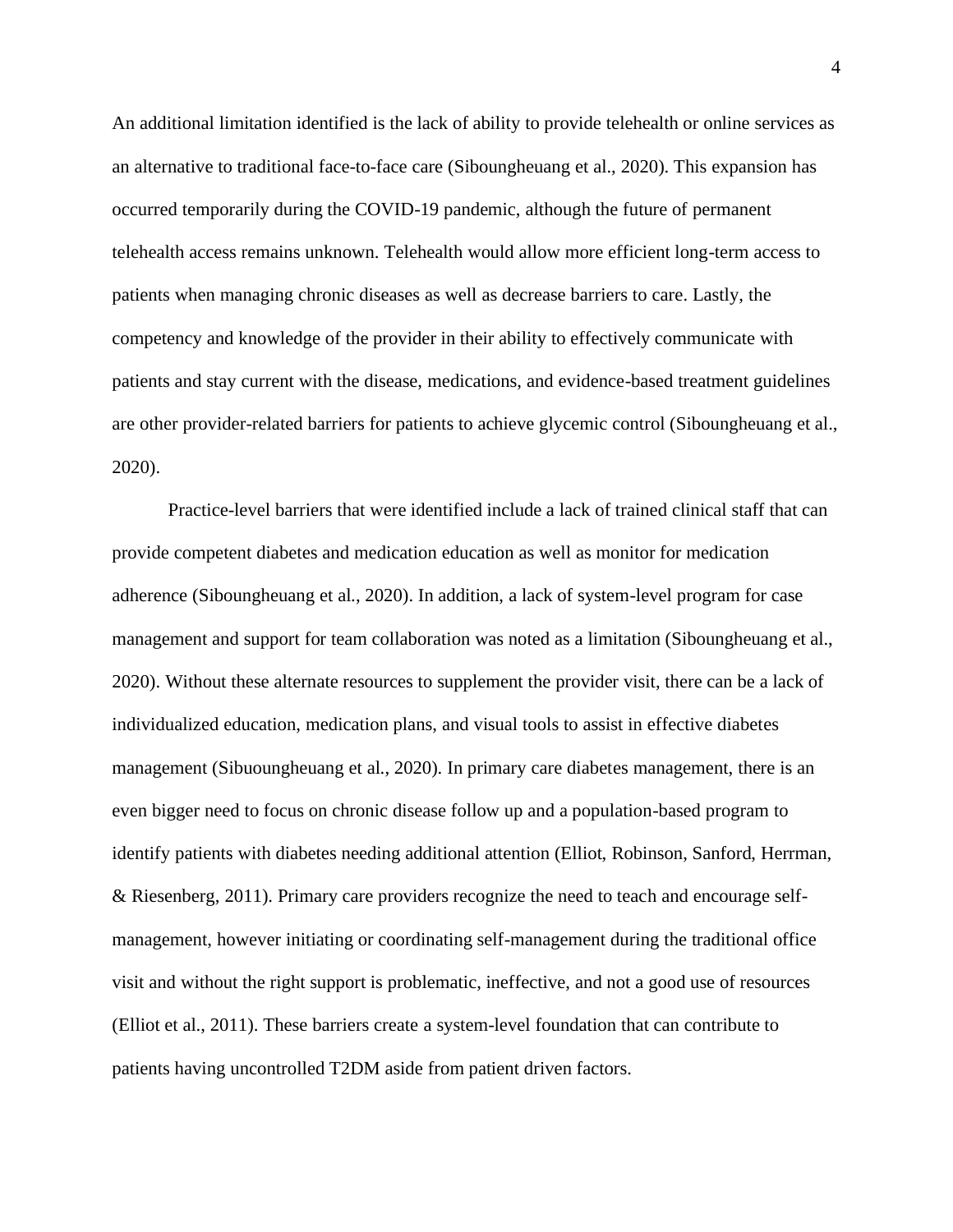### *Patient Barriers to Diabetes Management*

In a systematic review, researchers found the most common reasons for poor glycemic control were difficulties adhering to lifestyle changes, followed by medication side effects, missing healthcare appointments, noncompliance with medications, poor knowledge of diabetes, refusing insulin, poor medication titration, and social issues (Sibounheuang et al., 2020). There were several themes identified that contributed to these reasons. First, the authors recognized a lack of easy-to-understand education on diabetes and medication side effects as barriers (Sibounheuang et al., 2020). Patients also noted the lack of free community-based resources, education, or support groups available to aid in their diabetes management (Sibounheuang et al., 2020). Without a unified baseline understanding of diabetes through public education and public health sectors, too much reliance is given to providers to fill this gap at the time of diagnosis and management (Elliot et al., 2011).

These themes contribute to underlying difficulties in patients achieving self-management goals. Patients often report difficulties with self-management due to family or economic barriers as well as issues with awareness or motivation (Berenguera et al., 2016). Without this patient empowerment, many rely on medication adherence as the primary way to manage T2DM instead of other lifestyle changes (Berenguera et al., 2016). Lastly, patients tend to perceive a lack of disease severity if they are not prescribed injectable medications due to lack of awareness and education, potentially delaying engagement with self-management (Berenguera et al., 2016).

Other factors create patient barriers to diabetes management. Patients reported lack of access to providers and challenges in paying for medical services, medications, and diabetic supplies due to insurance coverage (Siboungheuang et al., 2020). These factors can be felt more in lower socioeconomic populations. In general, patients with diabetes who have unmet social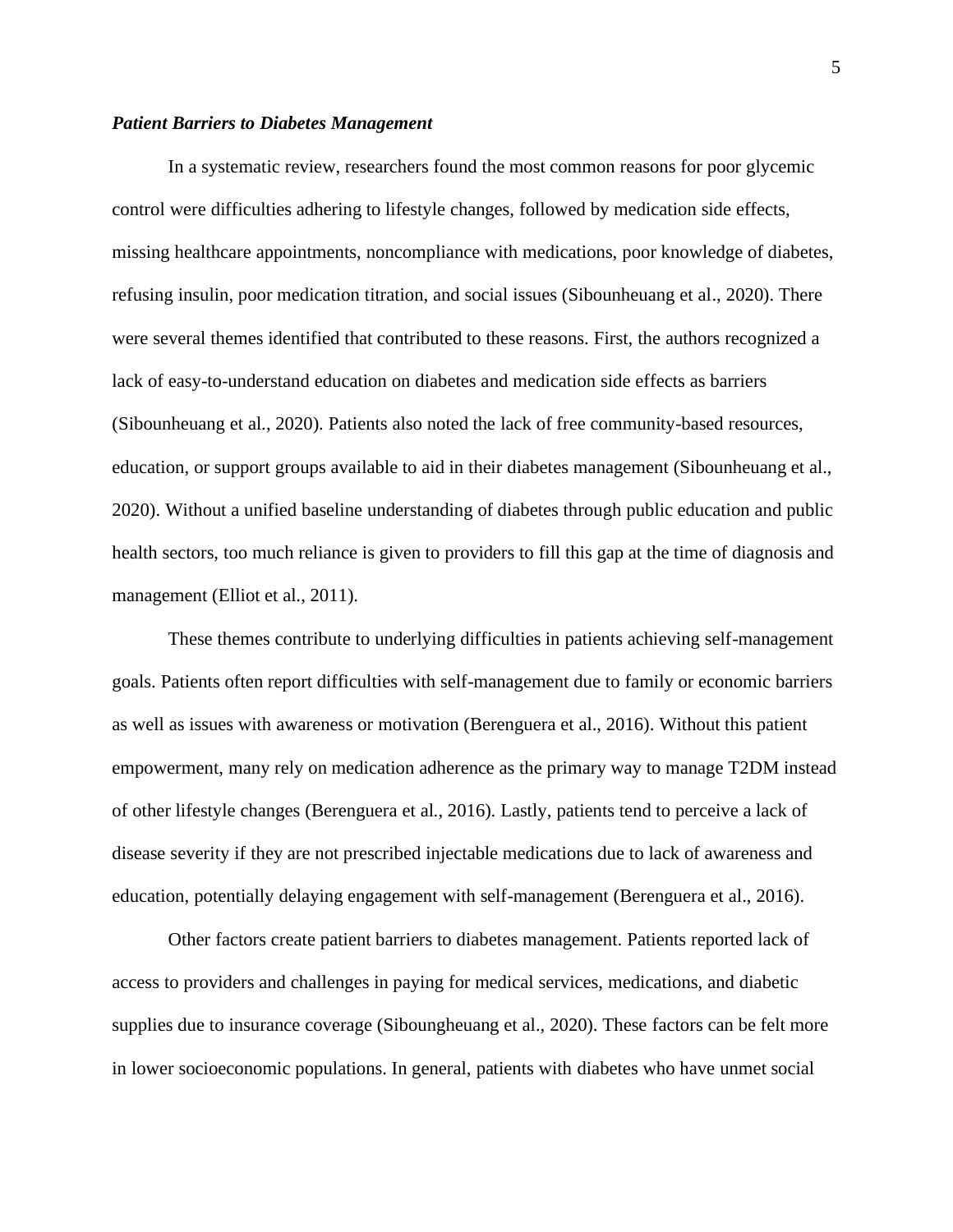needs are more likely to have uncontrolled diabetes (Chambers, McAuliff, Heller, Fiori, & Hollingsworth, 2021). The top three unmet social needs found were housing quality and insecurity, food insecurity, and healthcare transportation (Chambers et al., 2021). In fact, Chambers et al. (2021) found that lack of transportation and having three or more unmet social needs were associated with the highest risk of uncontrolled diabetes. These findings are consistent with the need of additional support and alternative services for vulnerable populations to help improve diabetes management.

## *Role of Community Health Workers in Primary Care*

Recognizing that vulnerable populations are at risk for health disparities, alternate deliveries of care to address and support unmet needs have been well-established. The 2010 Patient Protection and Affordable Care Act encouraged CHW interventions in primary care at CHCs as a component of Patient Centered Medical Homes (Ingram et al., 2017). The Institute for Healthcare Improvement also suggested use of CHW programs to meet Triple Aim goals of improving the health of a population, improving the patient care experience, and reducing healthcare costs (Brooks et al., 2018). CHW led interventions in primary care settings includes providing health education, coaching, developing self-management goals, patient advocacy, helping connect resources, case management, and providing social services or support (Kim et al., 2016). They are the most beneficial in vulnerable populations to prevent disease, reduce risks for health disparities, and improve health outcomes (Kim et al., 2016). Within this population, a majority have Medicare or Medicaid and present with a high risk of chronic disease (Ingram et al., 2017).

CHW are often of the same race or ethnicity, can speak the same language, and are familiar with the culture of the patient population, leading to a greater understanding of the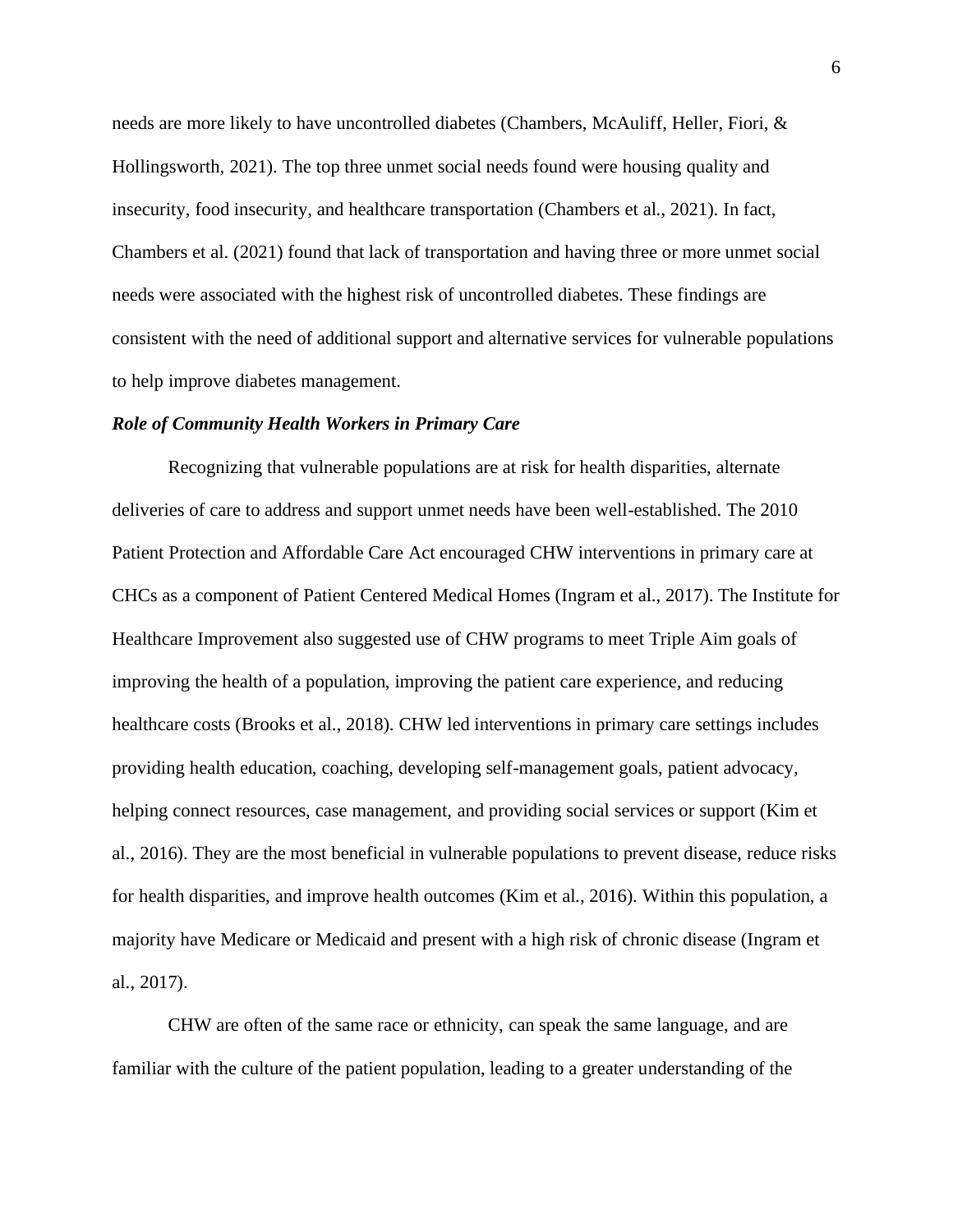patients' experiences and use of healthcare services (Kim et al., 2016). While there is not a national standardized training for CHW, there is a required certification to get reimbursed by certain payers (Brooks et al., 2018). CHW programs often use electronic health records (EHR) to help identify care gaps, prioritize at-risk patients, and address those with certain social determinants of health that could benefit from CHW led interventions (Ingram et al., 2017). Kim and colleagues (2016) conducted a large systematic review and found CHW led interventions to be effective including an increase in cancer screenings, a reduction in cardiovascular disease risk by looking at lipids, blood pressure, HbA1c, and physical activity, as well as improved asthma control and mental disorder management. Primary care settings can also use EHR data to track long-term outcomes from CHW led interventions and address health disparities for the health system.

CHW interventions have been shown to be cost effective, particularly when they target low-income, underserved, and minority populations (Kim et al., 2016). There was an estimated annual return of \$2.47 for every invested dollar in a CHW program for enrolled patients with Medicaid (Kangovi, Mitra, Grande, Long, & Asch, 2020). Brooks et al. (2018) reported an average savings of \$2,245 per patient enrolled in a CHW intervention. Jacob et al. (2019) reported a reduction in the median change in healthcare costs related to T2DM management by \$72 per patient per year for those in a CHW intervention. Kim et al. (2016) found an incremental cost-effectiveness ratio of \$149 for 1% reduction in HbA1c due to CHW interventions. Lastly, patients who participated in CHW interventions showed a decrease in hospitalization rates, further reducing overall healthcare costs (Kangovi et al., 2020). Evidence supports CHW led interventions as being a sustainable and cost-effective program to improve patient outcomes in primary care.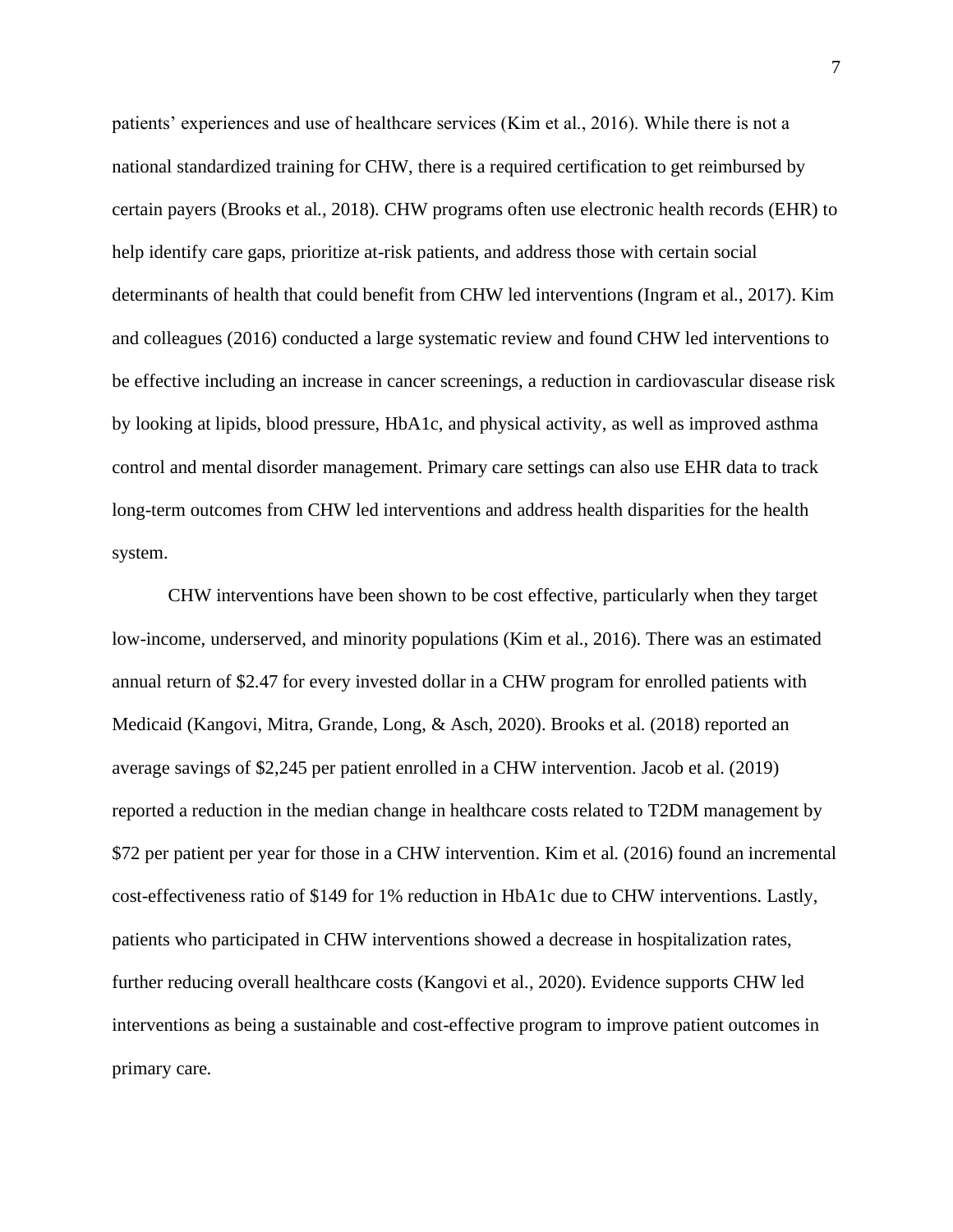#### *Community Health Worker-Led Interventions in Diabetes Management*

The Community Preventative Services Task Force recommends (2020) CHW led interventions to improve glycemic control, reduce healthcare costs, and decrease health disparities for underserved patients with T2DM. In a rural and resource-poor area with high proportion of patients with a low level of education and health literacy, culturally competent CHW successfully increased patient self-management goals and reduced Hba1c levels (Feltner, Thompson, Baker, & Slone, 2017). Collinsworth and colleagues (2014) developed a model that shifted roles like diabetes education, diet counseling, follow up, identifying barriers, and encouraging self-management away from primary care providers and gave them to a CHW partner of the care team. This model works well as an efficient use of resources for the health system and also connects the patients to a CHW that can help with social support, community resources, and care coordination (Collinsworth et al., 2014).

A 2015 systematic review by Palmas et al., reviewed 13 randomized controlled trials and found that CHW interventions had a reduction in HbA1c with more significant results occurring in higher HbA1c levels. A randomized controlled trial by Nelson et al. (2017) showed no significant HbA1c reduction in the CHW intervention group of low-income adults if the HbA1c was under 10%, however for those patients with HbA1c over 10% there was a significant reduction of 1.23 points in the intervention group. In a systematic review of 17 randomized controlled trials, the authors found that CHW interventions led to a significant reduction in HbA1c levels and an improvement in diabetes knowledge including healthy eating and medication adherence (Trump & Mendenhall, 2017). Aponte and colleagues (2017) saw that 12 months after a CHW led intervention in a randomized controlled trial, 56.6% of the participants had a HbA1c reduction of 1% or more. In a study of Black patients with T2DM using insulin, a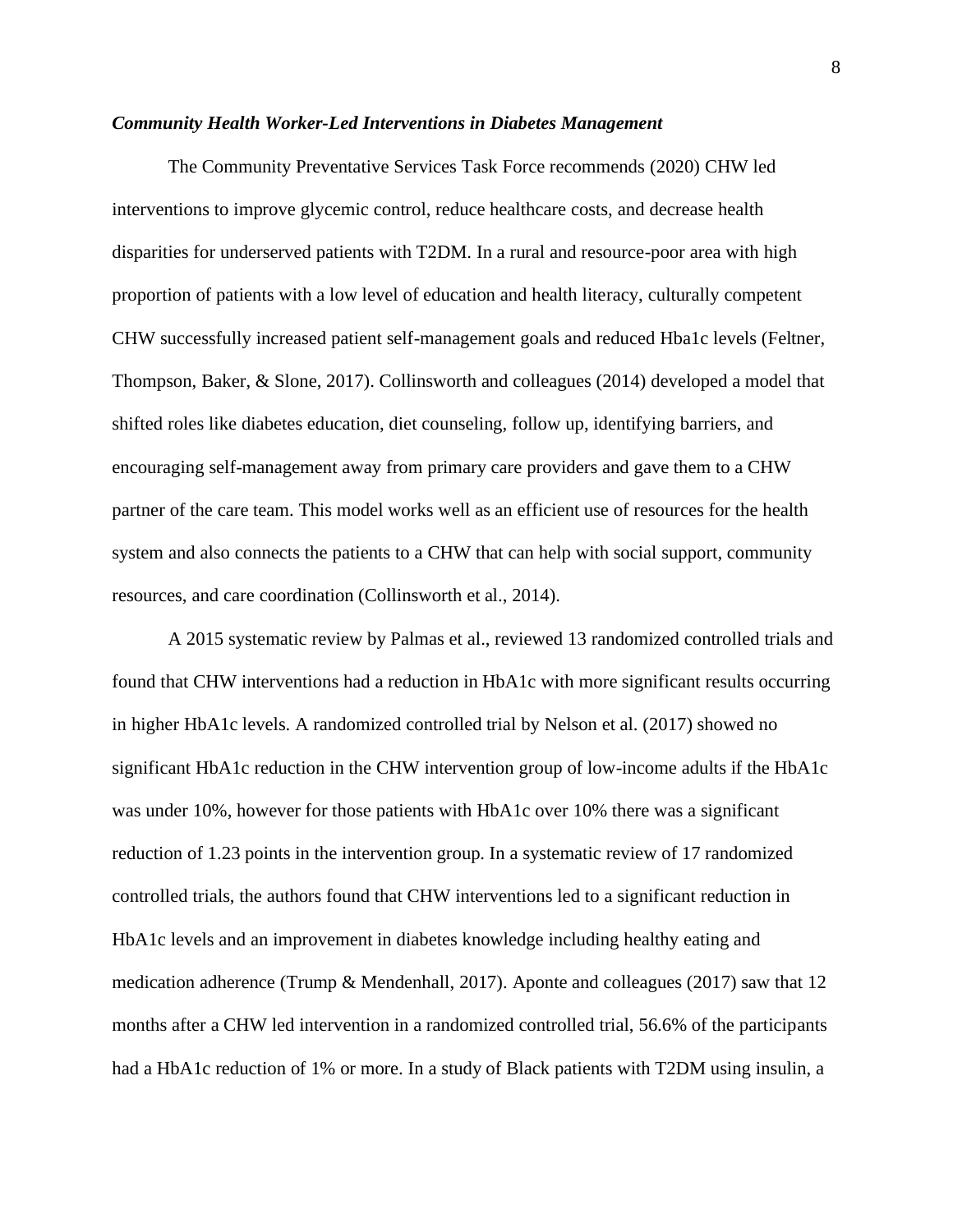CHW led intervention showed greater glycemic control than the control with a HbA1c reduction by at least 1% and HbA1c less than 8% after nine months (Coleman et al., 2021).

Comparing different types of CHW led interventions in primary care with uncontrolled T2DM patients, Turner, Liaung, Ramachandran, & Poursani (2020) examined results over six months with telephone only, clinic visits without calls, and clinic visits with calls. Researchers found glycemic control was more likely when the CHW intervention included clinic visits and not just telephone only (Turner et al., 2020). In a randomized controlled trial with a population of low-income Hispanic patients with T2DM, the authors compared CHW interventions that were by phone and in person to standard care (Vaughan, Johnston, Cardenas, Moreno, & Foreyt, 2017). At six months, 57.1% of the intervention group compared to 25% of the control group met their target HbA1c goal and a significant number in the intervention group also lost weight and obtained recommended screenings (Vaughan et al., 2017). Another study compared a CHW intervention using printed material versus a digital platform on a tablet with interactive features with both groups showing improvement with HbA1c: although, patient satisfaction was slightly higher for those that used the digital platform (Heisler et al., 2014).

Aside from the differences in delivery of diabetes management interventions, there is evidence that supports who should provide the training to be the most effective. Rodriquez et al. (2018) found that CHW led interventions are more effective in T2DM management than Medical Assistant led interventions as patient care responsibilities and differences in training place focus outside of the scope of the CHW. A review of 54 articles found the longer the training duration was for the CHW, the more of an improvement there was in the patient's HbA1c (Egbujie et al., 2018). Education was the most frequently used CHW intervention for T2DM self-management, and the most used curriculum was based off The American Diabetes Association guidelines and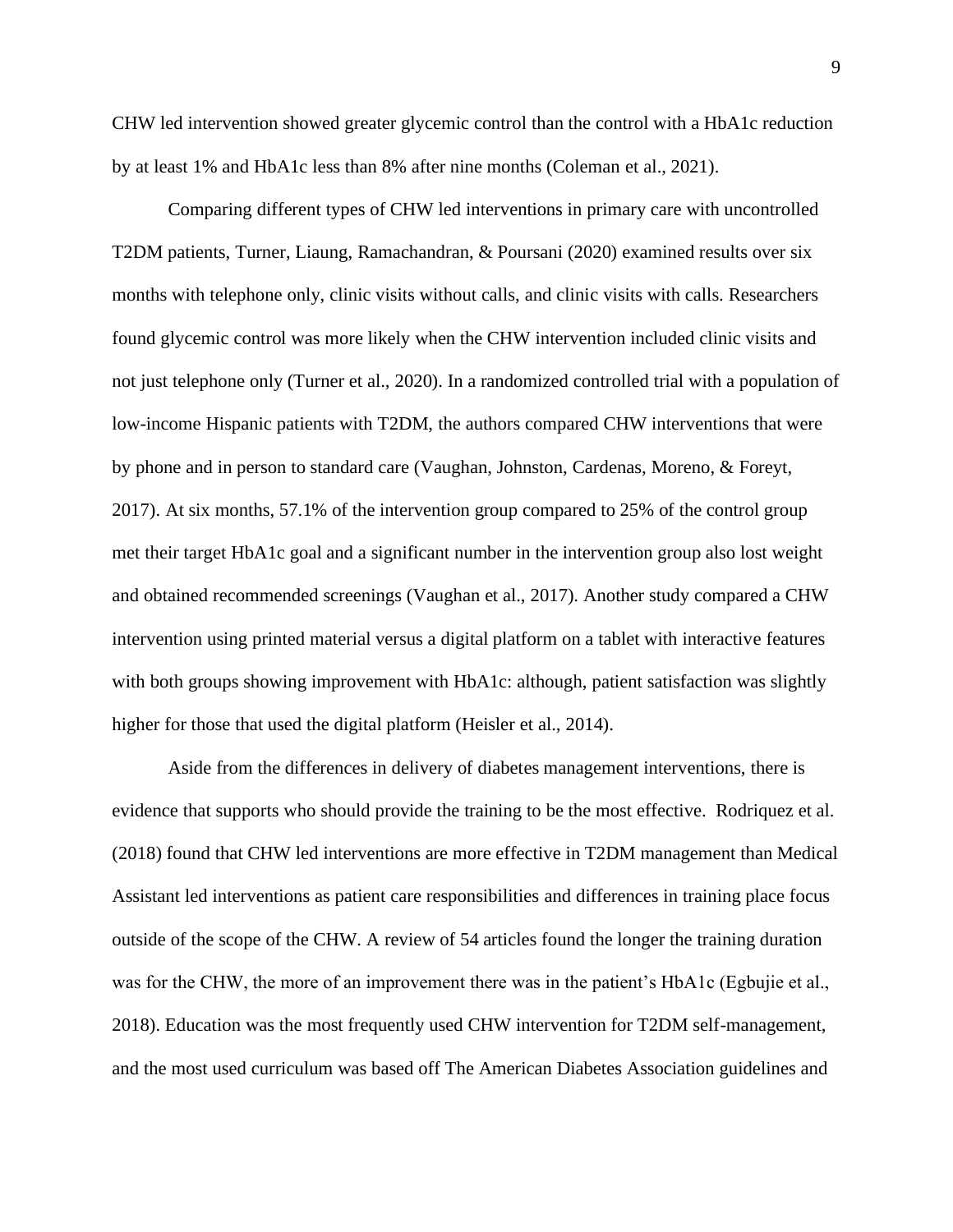American National Diabetes Education Program (Egbujie et al., 2018). HbA1c is also found to be the most common and most appropriate test to measure glycemic control in intervention studies (Egbujie et al., 2018).

In an observational study looking at providers' perceptions of a CHW led T2DM program implemented in community clinics, providers state the value of CHW led education as they did not have the time or resources to effectively educate patients during visits (Collinsworth, Vulimiri, Schmidt, & Snead, 2013). Another benefit identified by the provider is that providers or nurses could educate CHW on diabetic medications and insulin so they could in turn help answer patient questions during interventions, taking pressure off the clinical teams (Collinsworth et al., 2013). Providers reported that not only did patient outcomes improve, but patients felt an empowerment as they had the tools to implement the provider recommendations and treatment plan (Collinsworth et al., 2013). Because of trust built between the patient and CHW, the CHW can often identify barriers that were not shared with the provider and allow for opportunities to connect resources or make adjustments as needed (Collinsworth et al., 2013). CHWs are part of a team-based approach to care delivery where providers and CHW can work collaboratively to improve T2DM outcomes.

### **Discussion**

T2DM affects vulnerable populations disproportionately in the United States, creating a high disease burden and healthcare costs in already underserved communities. CHCs are a natural primary care setting that can account for various social determinants of health in the community and provide high quality care for T2DM patients. There are several common barriers that inhibit diabetes management. Providers' lack of time and the health centers' lack of case management program or dedicated staff for diabetes education are systematic faults; while the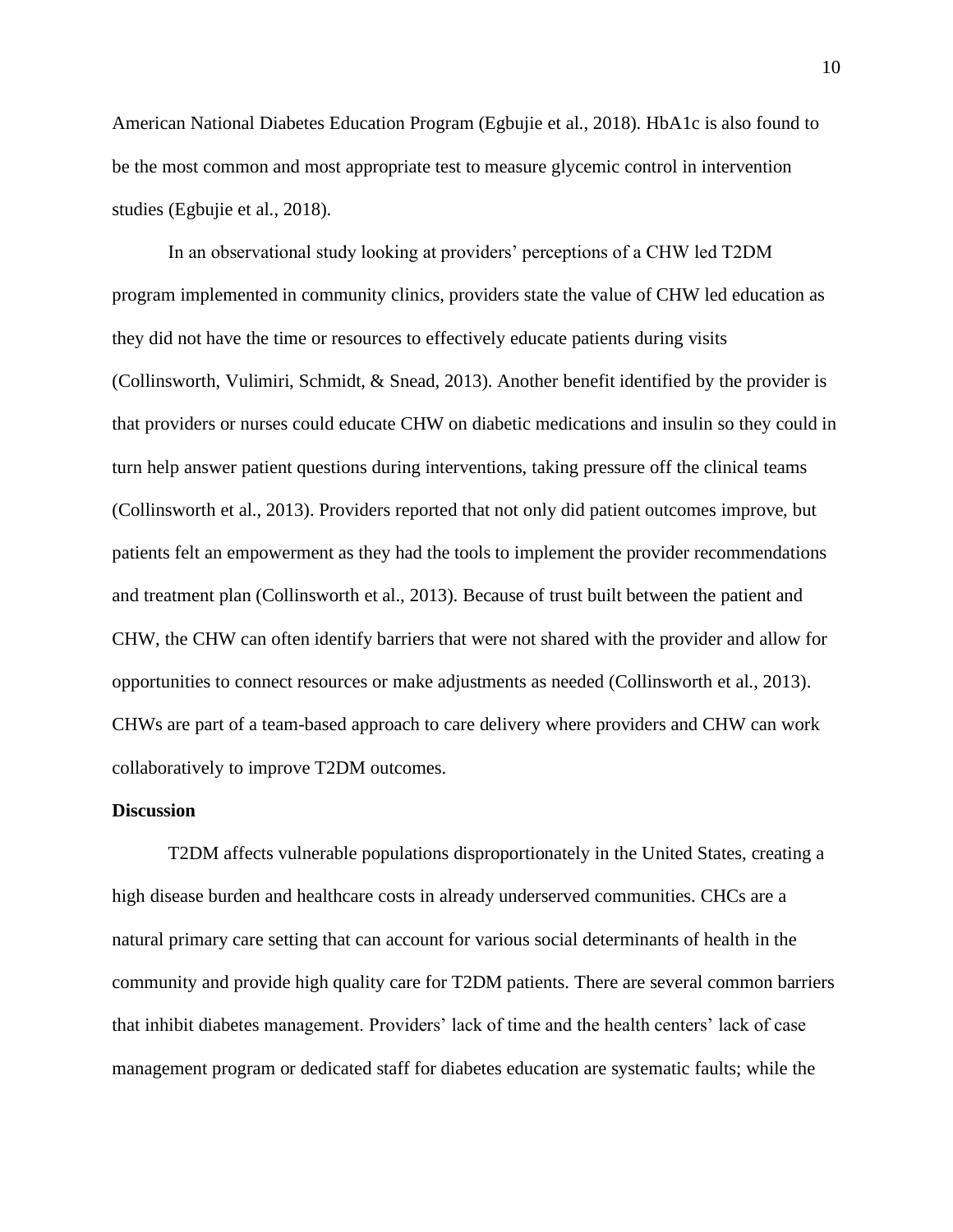patient often presents without baseline education, awareness, or motivation to manage their diabetes. Patients may have transportation problems or economic reasons that limit their access to care, supplies, and medications. These barriers set the foundation for poor glycemic control, particularly in vulnerable populations with greater unmet social needs.

CHWs successfully bridge the gap between the provider and patient, serving as the extra layer often needed to manage T2DM in low resource communities. They are culturally competent community members who are trained to educate, advocate, coach, identify barriers, connect resources, and develop self-management goals. CHWs perform best when they are part of the collaborative primary care team and work together to fully support the patient reach their health goals. CHW programs have been well studied in vulnerable populations, often in the CHC setting.

The evidence demonstrates CHW led interventions in diabetes management significantly reduces HbA1c, particularly if the HbA1c was uncontrolled at onset. There are numerous secondary benefits including increased diabetes knowledge and a decrease in weight, blood pressure, and cholesterol levels. Despite the increased costs of implementing a CHW program, evidence shows that this is offset by the health care cost savings of more controlled glycemic control, decreased hospitalizations, and reduction of long-term complications. Because of this, CHC have been able to sustain CHW programs. The most effective CHW led interventions include in person visits, standardized education materials, well-trained staff, and an integrated team-approach to care.

### **Conclusion**

CHCs that incorporate CHW interventions as part of their patient care for patients with uncontrolled diabetes will improve outcomes, reduce disparities, and decrease health care costs.